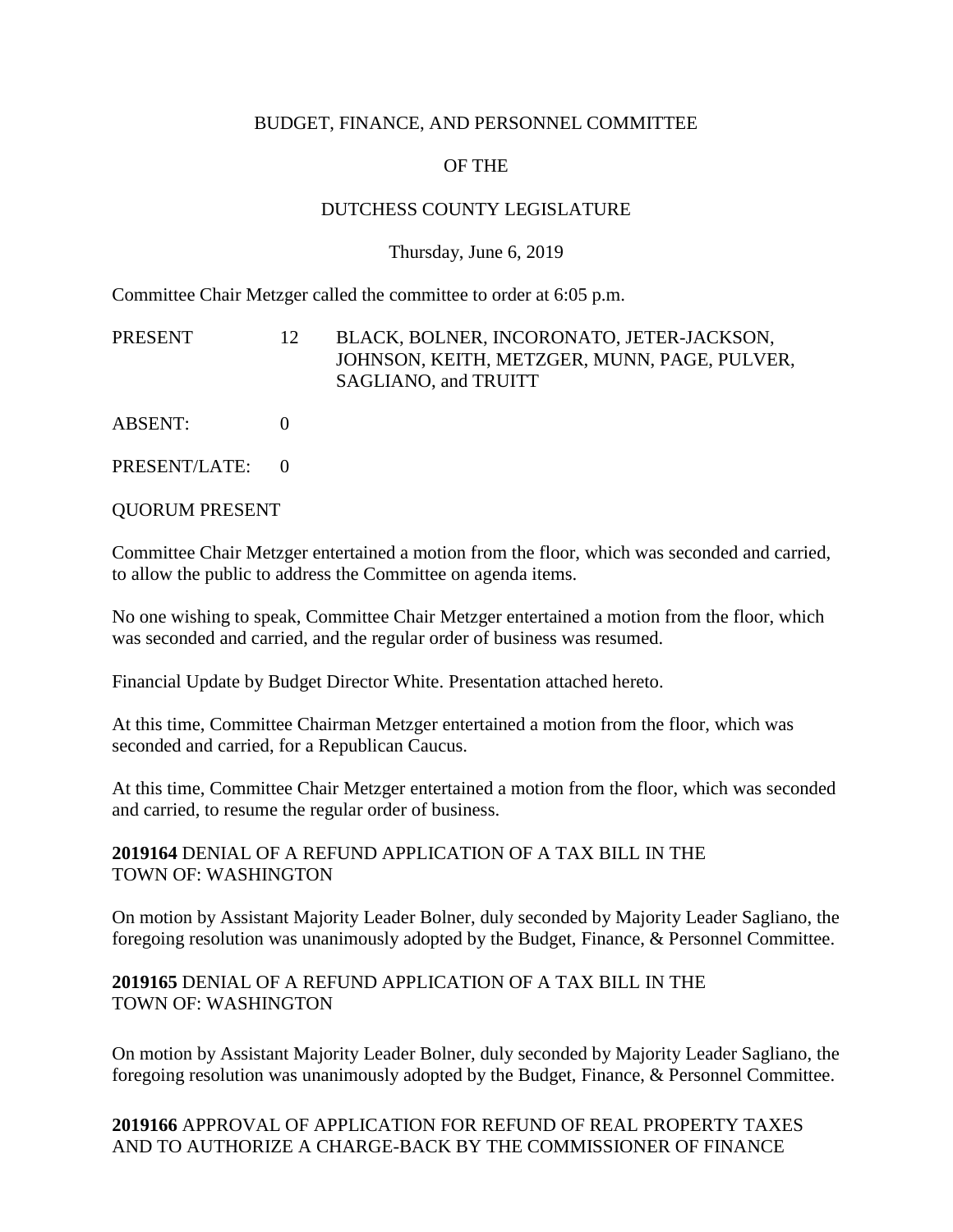On motion by Assistant Majority Leader Bolner, duly seconded by Majority Leader Sagliano, the foregoing resolution was unanimously adopted by the Budget, Finance, & Personnel Committee.

### **2019167** APPROVAL OF APPLICATION TO CANCEL A TAX BILL AND TO AUTHORIZE A CHARGE-BACK BY THE COMMISSIONER OF FINANCE

Assistant Majority Leader Bolner, duly seconded by Majority Leader Sagliano, moved the foregoing resolution, discussion resulted as follows:

Legislator Jeter-Jackson disclosed she is on the board for St. Simeon Foundation, Inc.

The foregoing resolution was unanimously adopted by the Budget, Finance, & Personnel Committee.

### **2019168** SETTING PUBLIC HEARING FOR DUTCHESS COMMUNITY COLLEGE BUDGET FOR JULY 15, 2018

On motion by Assistant Majority Leader Bolner, duly seconded by Minority Leader Black, the foregoing resolution was unanimously adopted by the Budget, Finance, & Personnel Committee.

Majority Leader Sagliano made a motion, duly seconded by Assistant Majority Leader Bolner, to reconsider Resolution No. 2019168.

Roll call vote on the foregoing motion resulted as follows:

| AYES: | BLACK, BOLNER, INCORONATO, JETER-JACKSON,    |
|-------|----------------------------------------------|
|       | JOHNSON, KEITH, METZGER, MUNN, PAGE, PULVER, |
|       | SAGLIANO, and TRUITT                         |
| NAYS: |                                              |

ABSENT: 0

Motion adopted.

Majority Leader Sagliano made a motion, duly seconded by Assistant Majority Leader Bolner, to amend Resolution No. 2019168 to change the date of July 9, 2018 to **July 15, 2019**.

Roll call vote on the foregoing motion resulted as follows:

| AYES:   | 12 | BLACK, BOLNER, INCORONATO, JETER-JACKSON,    |
|---------|----|----------------------------------------------|
|         |    | JOHNSON, KEITH, METZGER, MUNN, PAGE, PULVER, |
|         |    | SAGLIANO, and TRUITT                         |
| NAYS:   |    |                                              |
| ABSENT: |    |                                              |

Motion adopted.